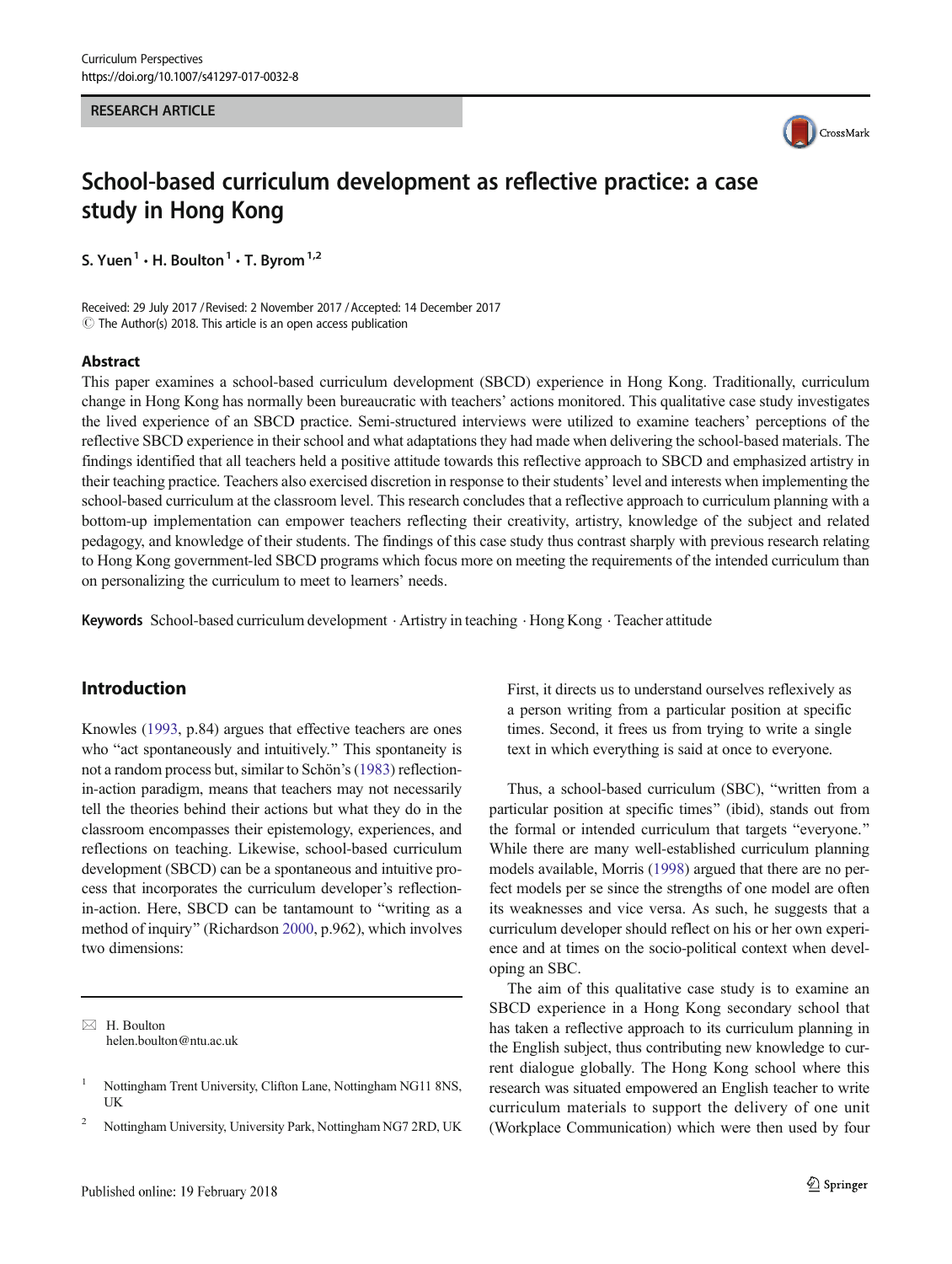English teachers. This is a novel approach for Hong Kong teachers who are more used to developing an SBC under the bureau's guidelines.

Using semi-structured interviews, this research sought to investigate (1) the teachers' attitude towards the SBCD practice in their school, (2) the adaptations made by the teachers when they implemented the SBC at the classroom level, and (3) how such a reflective practice in SBCD differs from other government-led SBCD schemes in previous case studies (c.f. Law [2001;](#page-10-0) Lo [1999\)](#page-10-0) within the context of Hong Kong.

## Historical context of SBCD in Hong Kong

Hong Kong's education system has been criticized as highly centralized. Teachers' actions were greatly affected by what the government, parents, and the school expect of them in the 1980s (Dickson and Cumming [1996](#page-9-0); Morris [1997\)](#page-10-0). Given the political and market forces in Hong Kong, teachers were viewed as technicians whose job was to transmit knowledge based on the intended curriculum without much regard for learners' differences. A statement by Hong Kong's Education Department (1992) recognized the need to encourage "schools to study and identify their own special needs and develop curricula to serve them^ (cited in Morris and Adamson [2010,](#page-10-0) p.30). This was followed by several initiatives in the late 1990s that aimed to cater for learner diversity—school-based curriculum, project-based learning, and the target-oriented curriculum (c.f. Poon and Wong [2008\)](#page-10-0).

The early launch of the School-based Curriculum Project Scheme (SBCPS) by the Education Department, however, did not liberate teachers from the highly centralized curriculum, as the government-led scheme aimed to reflect complex bureaucratic requirements such as requiring students to produce up-to-standard outputs for displays, rather than construct a school-focused curriculum that catered for the pupils' needs (Lo [1999](#page-10-0); Wong [2002](#page-10-0)). Teachers were also required to attend training workshops outside their working hours to make sure that the SBC produced was in line with official regulations, and once they finished their curriculum development, they had to submit the documents for inspection (Lo [1999\)](#page-10-0).

Following the education reforms in Hong Kong in the postcolonial era, the formal curriculum in Hong Kong was transformed from a highly centralized one to a more decentralized curriculum (Chan [2010;](#page-9-0) Law et al. [2010\)](#page-10-0). The latter assumed that "teachers would become active professionals by renewing a teacher's role through the adoption of various government strategies such as guidelines, recommendations, and the use of school-based curriculum development" (Chan [2010,](#page-9-0) p.96). This assumption provided an opportunity for teachers to take an active, autonomous role in SBCD. In addition, schools may demonstrate their special characteristics via SBCD so that

they can "stand out from the rest in the district" (Tan  $2016$ , p.292). The Curriculum Development Council (CDC) has shown its resolution to promote SBCD by providing professional support to primary and secondary schools in the areas of curriculum planning, management, and leadership training (CDC [2001,](#page-9-0) p.112).

Following the government's promotion, "decentralization" has taken root over the past decade. This is evidenced by the CDC's  $(2014)$  observation that "[m]any schools have developed their own innovative school-based curriculum, learning and teaching strategies as well as measures to support student learning" (p.7). In its latest Basic Education Curriculum Guide (Primary 1–6) (CDC [2014](#page-9-0)), the CDC continued to encourage schools to plan their own curriculum by:

providing appropriate curriculum content and adopting suitable learning, teaching and assessment strategies to cater for students with different backgrounds, abilities and needs in the face of new learning needs brought about by the changes in society. (ibid., p.20)

In response to the initiative of SBCD, teachers are also encouraged to "become reflective practitioners" (ibid., p.22). However, the accountability mechanism taken by the govern-ment, which is described by Fok et al. [\(2006,](#page-9-0) p.52) as "hard measures," creates conditions where compliance with the formal curriculum and reforms is the only viable option. Although the 2014 document may have encouraged reflective practice among teachers, such practice is not without agendas as eight guiding principles for SBCD are explicitly outlined in the document, in particular:

3. A learner-focused approach should be used in curriculum development in order to make decisions on students' growth and learning in their best interests. Diversified learning, teaching and assessment strategies should be used to suit the different personalities, needs and interests of students….

6. Schools can design their school-based curriculum flexibly to cater for the needs of their students, as long as it satisfies the requirements of the central curriculum. (CDC [2014](#page-9-0), p.15)

The above guiding principles specify the expectations, if not the agendas, of the CDC in the implementation of SBCD and thus can restrict artistry in teaching and even teachers' reflection to a certain extent. While the difference between SBCD as curriculum policy and SBCD as government-led support programs is noted, the latter placed strong emphasis on strategic support to implement the reforms with a highly targeted government funding source, whereas the SBCD described in the curriculum guides illustrated the ongoing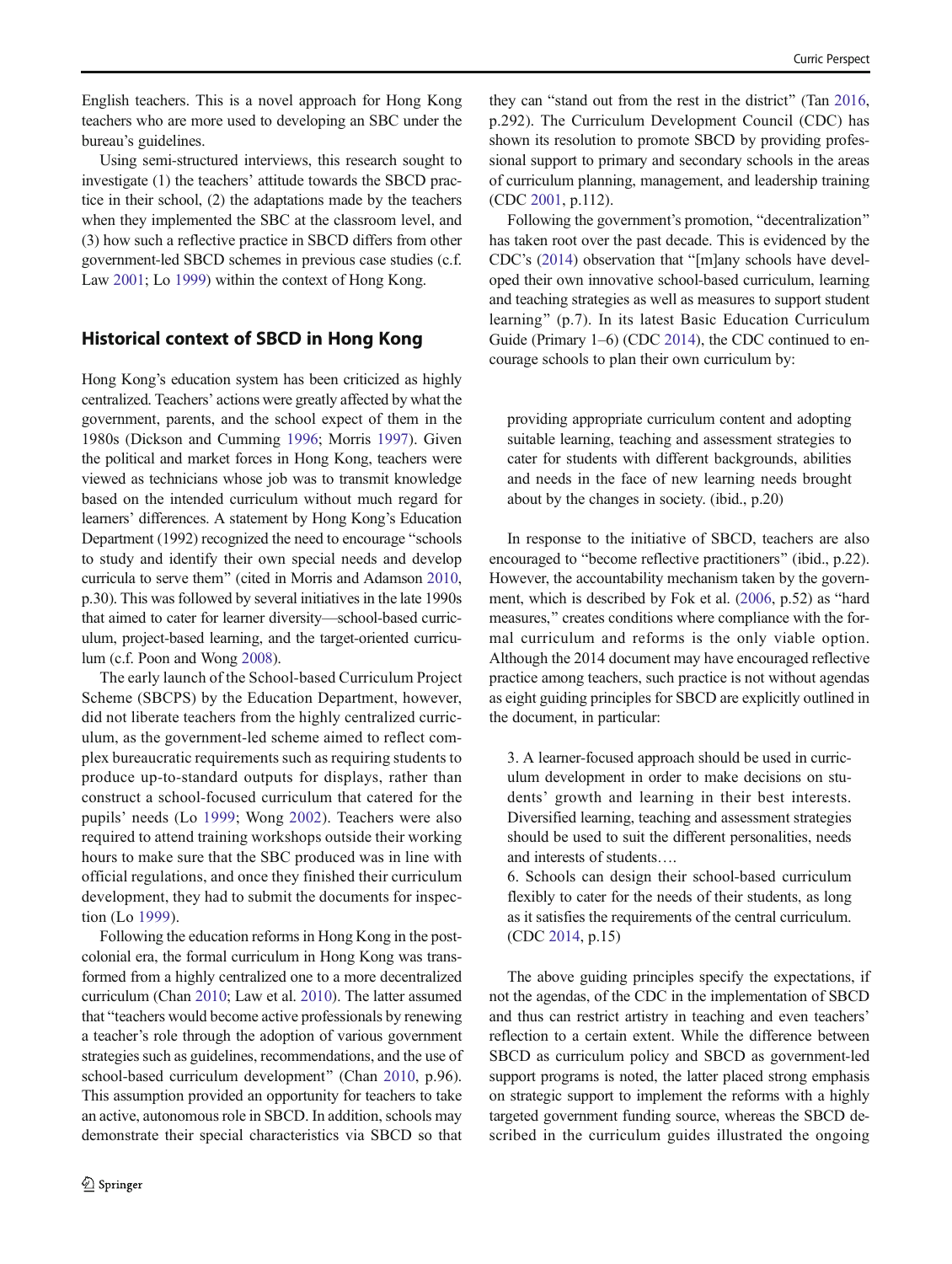process in schools to build up sustainability and teach artistry at school, panel, and classroom levels.

In the light of curriculum policy the "reflective approach" of SBCD is part of the intended or official curriculum (Curriculum Development Council [2014\)](#page-9-0). However, in reality, teachers and curriculum leaders rarely move away from the guiding principles set in the central curriculum to avoid any adverse reports arising from school inspection by the government's inspectorate. As Kennedy et al. [\(2011\)](#page-10-0) identified, two "hard policies" are  $(1)$  the Basic Competency Assessment, a standard test administered to primary students to evaluate if their academic performance in the school attain the bureau's standards, and (2) the External School Review, a quality assurance inspection conducted by the government officers to evaluate each school's performance based on the officially set performance indicators. These "hard policies" have prompted schools to "strive to comply with the requirements of the [performance indicators]" that are aligned with the reform agenda (ibid., p.51). SBCD, as part of the school policies, is inevitably injected with government-advocated initiatives that may not totally reflect the pupils' needs.

Thus, SBCD can result in becoming a vehicle of reforms rather than a reflective practice. However, it is acknowledged that the two may not be mutually exclusive as the curriculum documents do encourage teachers to be reflective practitioners. It should be noted that the way that the central curriculum is written in Hong Kong is different from the German Didaktik tradition, which

is centred on the forms of reasoning about teaching appropriate for an autonomous professional teacher who has complete freedom within the framework of the Lehrplan [or curriculum in English] to develop his or her own approaches to teaching. (Westbury [2000,](#page-10-0) p.17)

In contrast, the curriculum guides in Hong Kong consistently remind teachers and schools what methods and approaches are deemed appropriate. For example, the latest draft of the English Language Education Key Learning Area Curriculum Guide (Primary 1–Secondary 6) states "Schools/ teachers are encouraged to..." appear in the document more than sixty times, placing teachers and school administrators in a passive position (CDC [2017](#page-9-0)).

However, it is recognized that there are changes taking place in Hong Kong. For example, the English Language Curriculum & Assessment Guide (C&A Guide) (S4–6) published by the CDC, convened by the Education Bureau, and Hong Kong Examination and Assessment Authority  $(HKEAA)$  [\(2007](#page-9-0)) explicitly pointed out that "it is a good practice for teachers teaching the same year level to meet and decide on how the English Language curriculum may be adjusted for a particular class or group of learners^ (CDC-

HKEAA,  $2007 \text{,} 102$  $2007 \text{,} 102$  and "they should feel free to select, adapt, or re-develop the suggested activities and materials" even though there are centrally available materials in supporting teachers to "deliver" the curriculum.

This research is therefore timely in looking at how these developments, recommended by the government in 2007, have impacted on the respondents in this research. Although the aim to decentralize the curriculum shifts the accountability of planning and implementation for teachers, we argue that the bureaucratic control of SBCD has remained unchanged. SBCD continues, in some areas, to be a bureaucratic, "reform-driving" practice rather than supporting the teacher as a reflective practitioner.

#### Research context

The SBCD practice in the context of this case study differs from the bureaucratic practice as stated above. The primary aim of the former is not to produce an SBC that was aligned with the concerns of the intended curriculum but one that was based on teacher's reflective practice. The school under investigation is anonymized as TPSS. TPSS, funded by the government under Hong Kong's direct subsidy scheme (DSS), is a medium-sized secondary school with a student population of about 600 (Form 1–Form 6, 11–18 years of age). Different from other government-funded schools or aided schools, DSS schools manage their financial resources according to their own needs and therefore have more freedom to allocate their staff as appropriate.

Capitalizing on the greater freedom as a DSS school, TPSS deployed an English language teacher to develop a new curriculum, providing the freedom to plan activities that created an English-rich language environment for students to learn English. Four teachers were asked to deliver the curriculum. Consequently, the school had made a bold move in deploying more English teachers to develop school-based curricula and materials for different year groups.

At the start of the research, the authors identified the lack of a cohesive curriculum for a new Workplace Communication elective in Form 5 (equivalent to Year 11 in the UK). Workplace Communication is one of the electives that aims to serve the purpose of school-based assessment (SBA), in which "teachers are encouraged to customize the assessment according to students' characteristics, including language proficiency and personality, so that they could perform their best in a low-stress situation" (ibid., p.1). Thus, this unit of work has provided more autonomy for teachers to design their coursework, deliver the materials and assess their students. Another reason why this unit is selected is that SBCD appears to be less common in senior secondary. Curriculum flexibility is usually given to teachers when teaching subjects under junior secondary years. In senior years, teachers' teaching is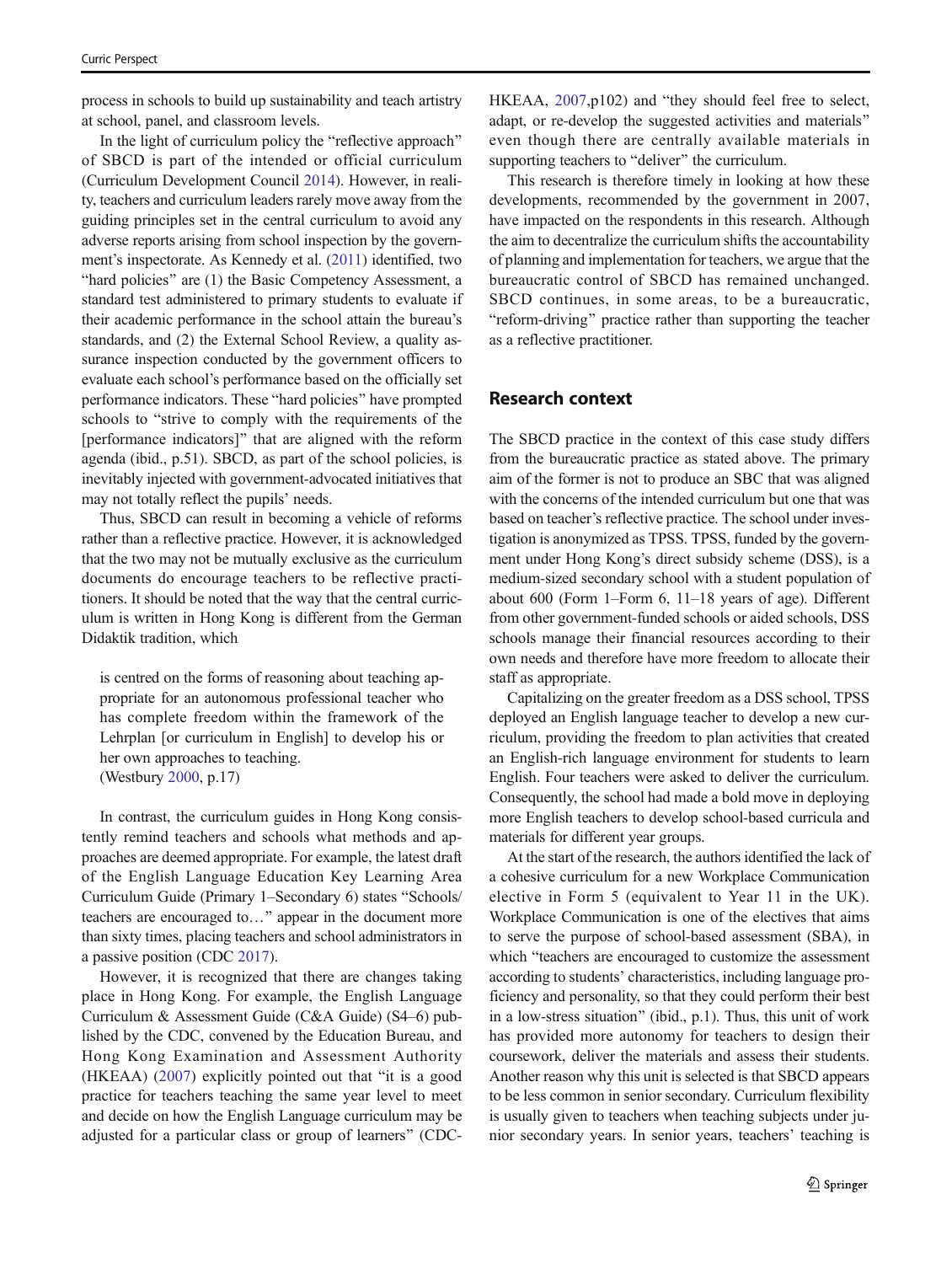mostly driven by the public examination syllabus because of the backwash from the external summative assessment (Kennedy et al. [2011\)](#page-10-0). To reduce the negative blackwash effect, the government introduced the SBA in 2009, which formed part of the grade in the public examination, now known as the Hong Kong Diploma of Secondary Education (HKDSE) examination (Gao [2011](#page-10-0)).

It was therefore proposed to the school's subject panel to develop a new curriculum package. Based on the concept of "writing as a method of inquiry" (Richardson [2000,](#page-10-0) p.959), the SBC thus embodied opportunity for teachers to reflect as a learner and teacher of English, and the school-based materials (SBMs) were written specifically for the group of students in the school. The intention was to develop a curriculum which reflected the teacher's perception of teaching and learning English, as well as an analysis of students' level, interests, and needs. No pedagogical methods were specified in the SBC as teachers were also encouraged to adopt the same reflective approach to delivering the SBMs according to their students' needs and their preferred pedagogic approach. As this is the first elective in the English subject that has been written using the reflective approach, providing new freedom for the teachers involved, this unit of work was chosen as the focus of investigation in this study.

# **Participants**

Four English teachers participated in the research. As in previous years, teachers set aside the last 4–6 weeks before the final school examination to teach this English elective and conducted the school-based assessment for their students, which formed part of the public examination grade. Since there were only four Form 5 teachers teaching the elective, they represented the total population in the case study. The sampling strategy used in this inquiry is, therefore, purposive sampling (Bryman [2012\)](#page-9-0).

A brief profile of the four participants, using pseudonyms, is as follows:

Ms Sussie is a local teacher who was raised and educated in Hong Kong in her early years. Upon finishing her secondary school education, she continued her studies in the United States (USA), and graduated there with a major in Teaching English as a Second Language. She had 8 years of teaching experience by the time the research was conducted. At the time of the research, she was teaching the highest ability class.

Miss Joey was also raised and educated in Hong Kong, but chose to complete her first degree in the UK. She had 6 years of teaching experience by the time the research was conducted. At the time of the research, she was teaching a lower ability group.

Miss Tina completed her secondary and college education in Hong Kong. Compared to other teachers in the research, Miss Tina, who had only taught English for 3 years, had the least experience. At the time of the research, she was teaching a lower ability group.

Miss Mitchell was the only expat teacher in the research. Born in Malaysia but raised in Singapore, she completed her primary and secondary education in Singapore, and attended college in the USA. She was teaching the second highest ability group among the four classes under investigation and had 6 years of teaching experience.

The above brief introductions show that the teachers selected had only 3 to 8 years of teaching experience and thus not fully representative of all Hong Kong teachers in terms of teaching experience and curriculum development. Of the above participants, only Miss Joey and Miss Mitchell had previous experience in developing school-based materials for other levels. As in other case studies, the samples here may not provide a fair and wide representation. Thus, researchers must exercise caution when applying the findings to their own contexts.

# Research methods

To understand the above teachers' lived experiences in implementing the SBC, the most effective method was to interview them (Berg and Lune [2012](#page-9-0)). In this case study, semi-structured interviews, with a prepared interview guide that included a number of questions (Roulston [2010](#page-10-0)), were used. The questions directed to the teachers were reflective in nature, and the topics were based on, but not limited to, the following themes:

- a. Teaching strategies they usually use to teach English
- b. Their views on the school-based curriculum (SBC) and the teaching materials
- c. Pedagogy for teaching the SBC materials

The interviews, which lasted 30–45 min each, were then transcribed and analyzed thematically (Braun and Clarke [2006\)](#page-9-0). One advantage of interviews and concomitant thematic analysis over surveys is that it provides flexibility for the participants to share their stories. Whereas, surveys are usually set by the researcher and the themes of the questions are predetermined (Babbie [2010\)](#page-9-0) which can limit a participant's voice.

Thematic analysis allows researchers to identify, analyze, and report patterns according to the importance of the data presented by the participants (Braun and Clarke [2006](#page-9-0)). Thus, instead of setting pre-determined and assumptive themes for discussion, this research facilitated the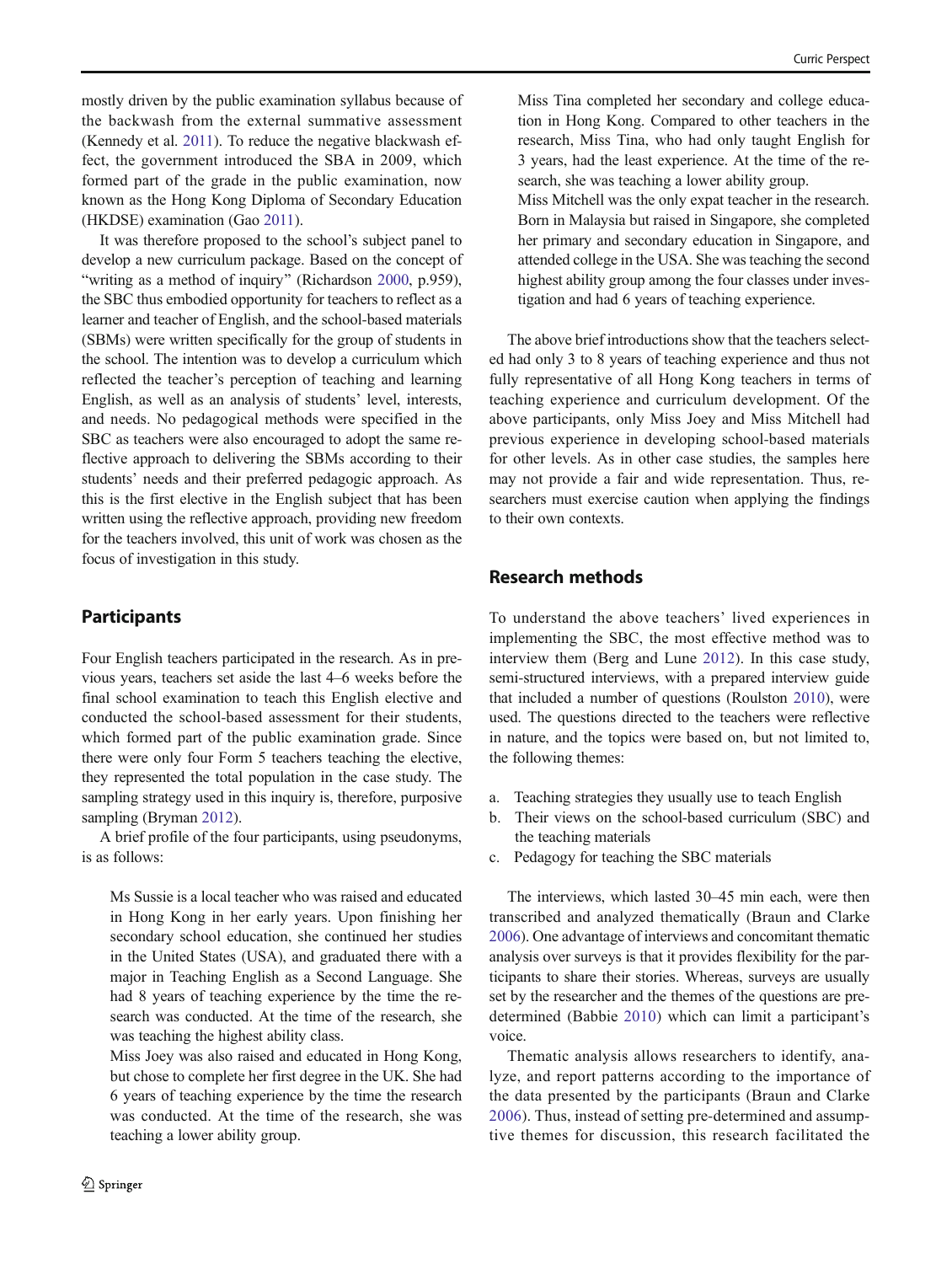emergence of socially constructed themes, using thematic analysis. The analysis of the interview data in this study followed the steps of thematic analysis outlined in Braun and Clarke ([2006](#page-9-0)):

- 1. Sorting out the data—Since the data to be analyzed were derived from interviews with teachers, the interview scripts were examined in depth. The interviews, conducted with the four participants in the academic year 2012–13, were transcribed. While three participants preferred to use their mother tongue— Cantonese—for the interviews, their scripts were subsequently translated and analyzed in English. According to Berg and Lune ([2012\)](#page-9-0), there are many possible ways of transcribing interviews (e.g., Jefferson [2004](#page-10-0)). The simplest way is to include words, whereas others are transformed into punctuated sentences, using Jeffersonian conventions for instance, to show paralinguistic features, which help to analyze the speakers' emotions, verbal mannerism, tone of voice, and fluency. In this research, the former method of transcription that excludes paralinguistic features was adopted because it was irrelevant to examine the interviewees' speech production in their mother tongue.
- 2. Identifying the themes of interest—After transcribing the data, the researcher decoded the scripts using their own descriptors. A summary of the four interviews based on the descriptors was then created. The items that represented the four teachers' views on the SBC were highlighted and compared. These became the major theme of interest in this inquiry that is to explain the teachers' views on the SBC and highlight their preferences.
- 3. Further themes were selected from the scripts for further analysis and discussion, in particular the adaptations made by the teachers to the school-based materials.
- 4. Extracting data—data extract refers to individual coded data, which was identified within, and extracted from the data. Part of the data from the interviews was extracted to provide support for the developed themes, especially in terms of explaining the teachers' views on pedagogy.

Finally, the British Education Research Association's ethical guidelines were followed. The school and teachers involved have been anonymized. All teachers gave informed consent and understood their right to withdraw.

# Findings and discussion

The section below is based on the findings uncovered via the thematic analysis. Themes were numbered in response to the three research questions specified in the introduction section.

#### Teachers show positive attitudes towards SBCD

Teachers in this study generally had positive attitudes and views of the school-based curriculum (SBC) designed for the English elective Workplace Communication and felt empowered to give constructive comments on how to improve the SBMs during the interviews.

Teachers in this inquiry all used the SBMs for their teaching on a voluntary basis and covered content to meet the needs of their students. Miss Joey and Miss Sussie, for example, explicitly mentioned in the interviews that they had completed the SBMs from cover to cover. Miss Tina also covered 90% of the content, but she skipped elements that provided a list of useful expressions and phrases used for a job advertisement to reflect the needs of her students. Miss Mitchell designed some extra assessment and lesson activities for her students, reflecting the needs of her students; these are discussed in greater detail below.

In this qualitative study, all four participants indicated their support for the SBCD in the researched school. All of them mentioned explicitly during the interviews that the curriculum developed by the school was able to cater for learner diversity:

Miss Mitchell: In our SBC, we gave them a passage that is similar to what they are going to write, so they are exposed to it. And after that, we teach step by step at different stages, like the introduction, the actual reason for such and such, reason one, reason two and then the conclusion. I think it's very good for weak students.

Miss Joey: [My views on the SBC] is positive because the things we produced can be manageable. The language we use in the SBC is easier, which caters for our students' level. The cost is also much lower because students don't need to buy a textbook. But the cost of [writing the materials] is very high.

Miss Tina: I gave my full support for the SBM. It was really developed in accordance with our students' levels.

Miss Sussie: I think the SBMs could save us the time used for planning how to teach writing. We only have to follow the materials, step by step. It really saves our preparation time. Our school has prepared something that the textbooks don't provide but that caters for our students' levels.

The above interview excerpts not only identify that teachers were positive about the school-based curriculum, but also point out the reasons for their support, such as planning for students' diversity, saving costs on textbooks for students, and reducing teachers' preparation time.

Fullan ([2008](#page-9-0), p.121) suggests that in order to teach the SBC successfully in each classroom, three Ps: personalization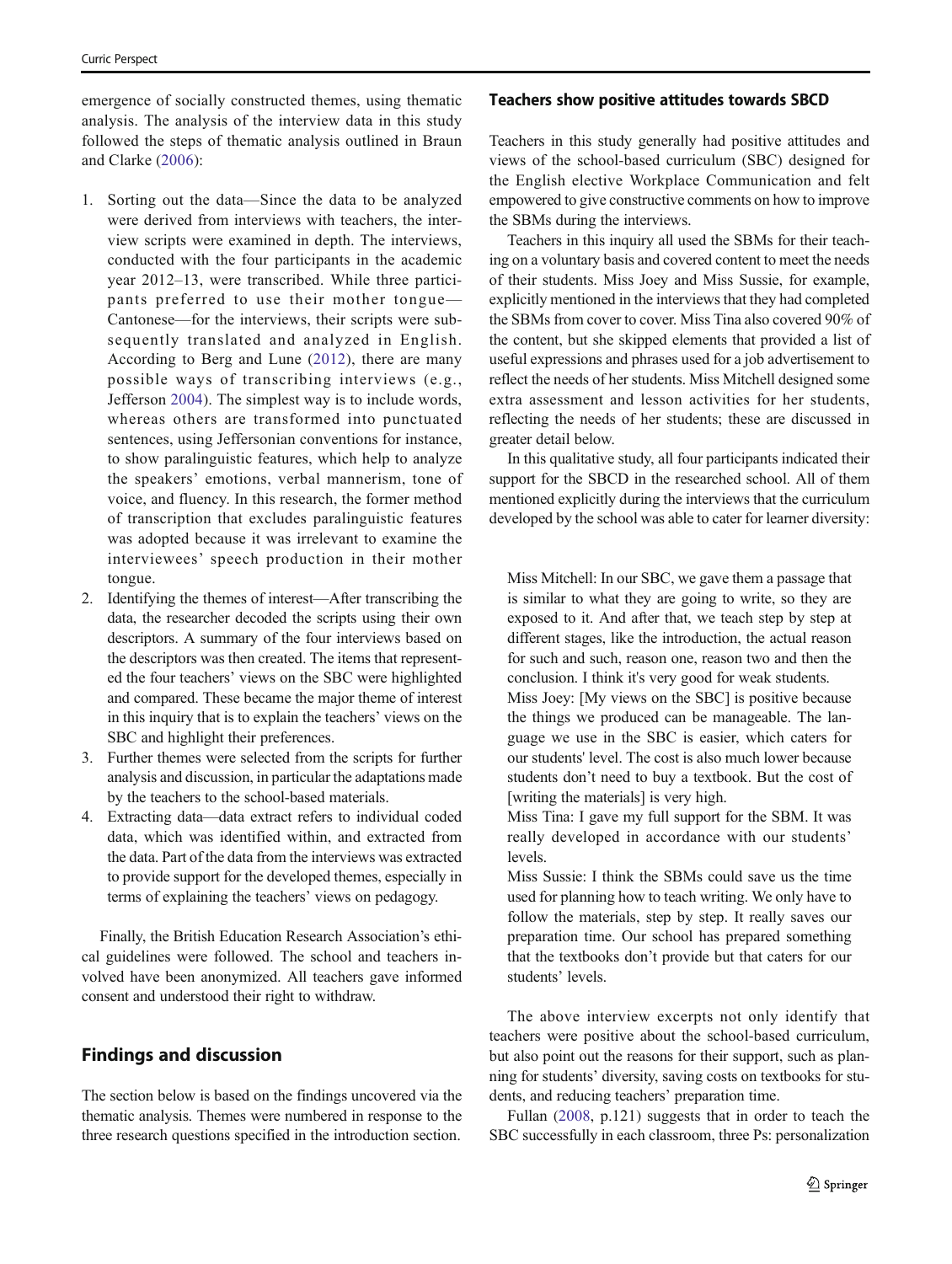(addressing each child's learning needs), precision (tailoring the instruction to the needs without getting prescriptive), and professional learning (where each and every teacher learns every day) are essential. From the interview data, it can be seen that the first P, personalization, has been addressed by all the participants. All of them used the SBMs not because they wanted to acquire the funding or to satisfy the government requirements, but because the materials were personalized to the needs of their learners.

## Teachers emphasize artistry in teaching

Although teachers in this inquiry showed satisfaction with the SBMs, they also gave some constructive feedback. However, whilst the teaching materials contain imperfections, what the teachers were concerned about were not the way the SBMs were written, but how they brought the materials to life by tailoring the instruction, reflecting the second P identified by Fullan ([2008](#page-9-0)) above.

Fullan [\(2008\)](#page-9-0) suggests that by tailoring, or personalizing, learning embodies a sense of craftsmanship in teaching. Craftsmanship encompasses not only skills in making but also the artistic quality of workmanship, or "artistry." Teachers are similar to craftsmen in needing to craft their own teaching work based on the abilities of their students, thus placing teaching as a kind of artistry (Eisner [2005](#page-9-0); Rubin [1983](#page-10-0)). Such artistry emphasizes the process of teaching in its "aesthetic, creative, dynamic, and indeterminate nature" (Lutzker [2012](#page-10-0), p.53). Some teachers may love to experiment with innovations whereas others may pursue the traditional wisdom of craftsmanship. It was therefore different from teachers in the 1990s, in which teachers mostly followed the examination syllabus (Morris [1997](#page-10-0)).As participants suggest below, no matter how well the school-based curriculum is written or planned, it is always the teacher who brings it to life.

Miss Sussie: [when asked about what needs improving in this school-based materials developed by the researcher, she said:] Well, I don't think it's the problem of the materials. It's my teaching strategy that I need to adjust. To be honest, all the things needed are included in the school-based materials. Let's say it's a precious sword. You also need to know how to use it. Indeed, I need more time to plan for the lead-ins, the transitions between tasks and select tasks that are suitable for my students.

Miss Tina: As an English teacher, I also selectively choose the materials, and see which tasks are suitable for my group of students. I think you have provided us with the choices because there are different parts in the curriculum. Just depending on the school-based curriculum alone may not be enough to generate desired outcomes. We teachers also have to add some elements to lead to the outcomes.

Miss Mitchell: I think the purpose of education is, you still have to use the materials given to you, but you have to implement your own style of teaching, as well as make sure that you are enticing the kids to learn. Miss Joey: I don't have a preference [for what materials to be used] because I [am empowered] to adapt to the materials - whether they are easy or difficult. Our students need extra help. What's more important is we need to observe the student's learning progress in the first few lessons. Then we need to adapt to the materials on hand. It's impossible that you could predict beforehand the students' ability and interests and create a course pack that's perfect.

What the above teachers emphasize is skill and discernment: teachers need to analyze the features of the materials at hand before crafting them for their individual classrooms, leading to developing artistry. It also goes with the art of Didaktik in German education, where the state curriculum "can only become educative as it is interpreted and given life" by teachers" (Westbury [2000,](#page-10-0) p.17). Here, teachers' interpretation can be attributed to the other influencing contexts, for example curriculum reform and past experiences, and not necessarily from the specific SBCD experience itself.

Returning to Fullan's  $(2008, p.121)$  $(2008, p.121)$  $(2008, p.121)$  concept of "precision," he does not equate "precision" with following the curriculum in a strict manner but "tailoring the instruction to the needs without getting prescriptive." In SBCD, it is therefore important to devise a curriculum with this type of precision in Hong Kong. Teachers should be given room to practice artistry in their classrooms and make good decisions in the classroom.

The way that the SBMs are delivered should be at the teachers' discretion, based on the teachers' professionalism and knowledge of their learners. Nevertheless, there seemed to be little place for teachers' decisions as indicated in the expert-designed curriculum guides developed by the Hong Kong government. This was identified by Zeichner ([1994,](#page-10-0) p.10) as "a general lack of respect for the craft knowledge of good teachers in the educational research establishment which has attempted to define a so-called 'knowledge base' for teaching minus the voices of teachers^.

Not only in Hong Kong, but also in other educational settings, frontline teachers are not always given the respect and autonomy they deserve. Murray [\(2016\)](#page-10-0), for instance, observes that many language teachers working in higher education frequently feel undervalued by mainstream academic seniors and that their expertise is often overlooked. Likewise, in Hong Kong during the earlier years of reform, teachers' teaching practice was criticized in the reform documents as "fragmented and overcrowded; lacking coherence; emphasiz-ing rote memorization ..." (Morris et al. [2003,](#page-10-0) pp.81–82). As a result, a number of educational initiatives and teaching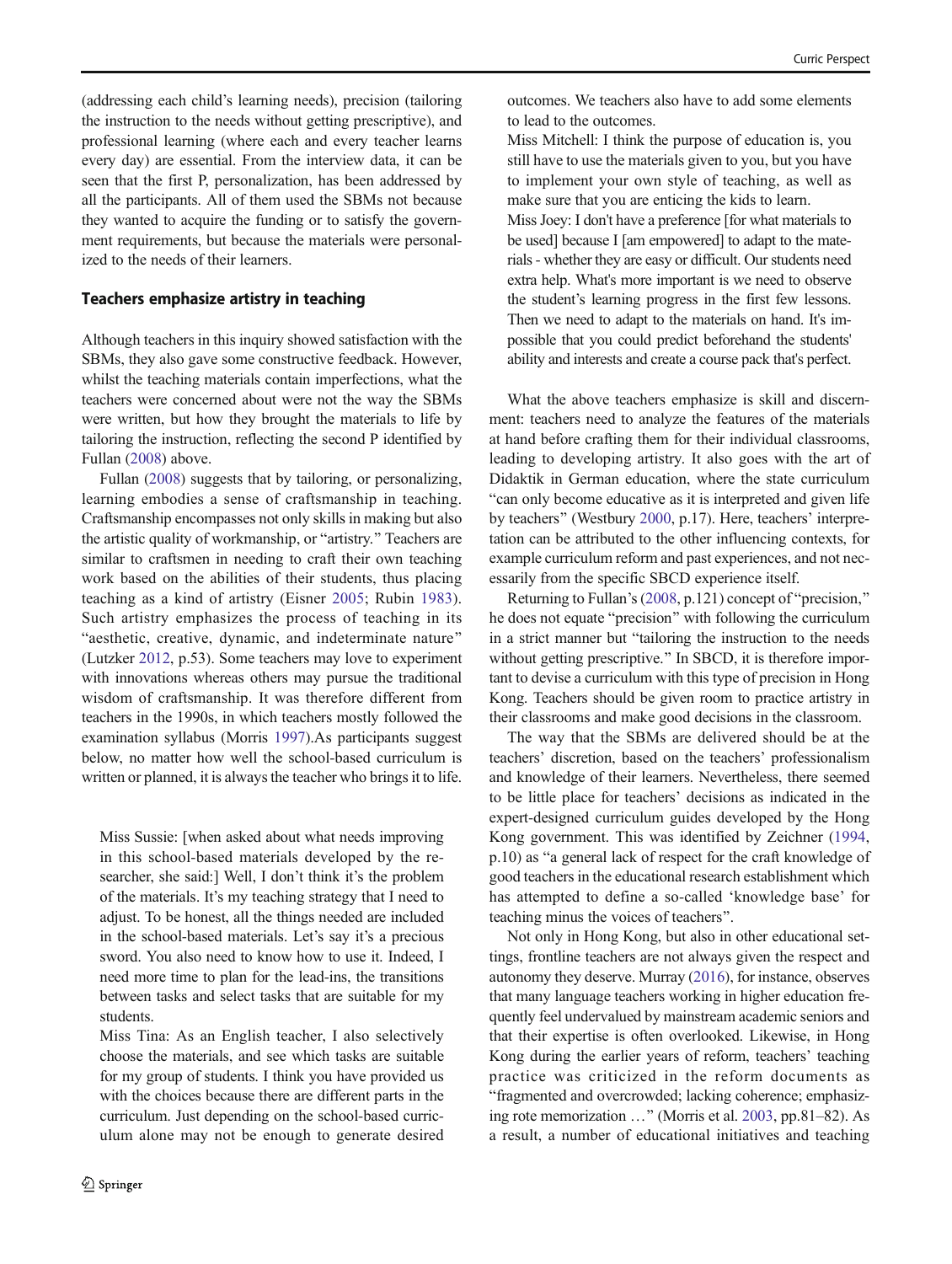methods have been introduced such as the recent emphasis of e-learning, self-directed learning, language across the curriculum, reading across the curriculum, and assessment for/as learning (CDC [2017](#page-9-0)) to help teachers rectify their malpractice. These newly introduced initiatives are usually turned into what Kennedy et al. ([2011](#page-10-0), p.52) call "hard measures," progressively forcing frontline teachers to comply indiscriminately. If teachers are expected to be "reflective practitioners" (CDC [2014](#page-9-0), p.22), we would argue the CDC should be encouraged to change its curriculum guides "without getting prescriptive" (Fullan [2008](#page-9-0), p.121) and allow greater teacher autonomy by not only encouraging teachers to "feel free to select, adapt, or re-develop the suggested activities and materials" (CDC [2007,](#page-9-0) p.102) but also liberating the teachers from the use of advocated approaches or guidelines whether it is e-learning or self-directed learning.

The following subsection demonstrates the voices of teachers by highlighting the "craft knowledge" (Zeichner [1994](#page-10-0), p.10) of two teachers in this case study. These two participants represent extreme examples of how teachers adapt SBMs to cater for their pupils' needs.

#### Teachers' adaptation based on students' needs

As mentioned in the previous section, teachers in this study all stressed how they brought the SBMs to life by tailoring their instructions to suit the pupils' needs. The interview data presented here demonstrate that teachers teach according to the group of students in each classroom.

One example in this inquiry was Miss Mitchell, who was teaching a higher ability form. At the time of this research, she was also teaching a lower-form class (Year 7). Despite her interest in project-based learning pedagogy, she admitted that it was difficult to do so in her lower-form class where the pupils were of lower ability:

Miss Mitchell: I tried to implement it into the [weaker ability group]. But it's very hard as the kids' level of English is very low. So you have to basically give them more input.

However, teaching students of higher ability in this case study allows her to incorporate project-based learning into the SBC:

Miss Mitchell: [11] So, [for this higher ability group], they were supposed to do a project and after this project, I put in my own questions... it was in the hope that, through their experience - they have done on the project, they would realize the kind of jobs that would be required of them.

Using Flint and Peim's  $(2012, p.35)$  $(2012, p.35)$  $(2012, p.35)$  definition of a "liberal classroom,^ Miss Mitchell was teaching her students to be reflective, self-directing, and self-managing through the introduction of a creative project into her class. The example presented by Miss Mitchell evidences that teachers do make adaptations in different contexts.

Another example is Miss Joey. Recalling her learning experiences in her secondary school, she mentioned that she received minimal help from her English teacher and had to complete all the exercises assigned by the teacher on her own. However, teaching the weakest class in the case study, Miss Joey said candidly that she had developed comprehensive scaffolding and step-by-step guides for her group of students:

Miss Joey: Maybe students don't have self-learning skills these days. Their ability was very low, so you have to prepare all the things and stuff them into their brain. That's why you have to spend time looking for materials, organizing them so that students can memorize the things easier and regurgitate the things again. So teachers have to make lots of preparations.

Whilst the SBMs already included a list of job titles from different categories, some of her students found them incompatible to their interest. By personalizing her teaching for her students, Miss Joey catered for her all students' needs and made greater effort in developing materials for them:

Miss Joey:… Some boys in my class wanted to be professional football players, and even a fire fighter. These jobs are not mentioned in the course pack, but they could think of them. But they didn't know how to [write about] these jobs. Then I had to teach them to search on the government websites to find out what requirements or levels these jobs required. Sometimes, I needed to teach them how to read the websites. …

… Then I had to search the information and reorganize the materials for them. But since you have developed the frame such as the job title, requirements, skills etc. I just had to follow this pattern and look for relevant information.

The two examples above indicate that teachers adopted various strategies according to the group of students they had, be they learner-centered as in Miss Mitchell's case or teacher-guided as in Miss Joey's case. The teachers were able to make adaptations in response to different constraints and contexts. By the same token, we argue that SBC developers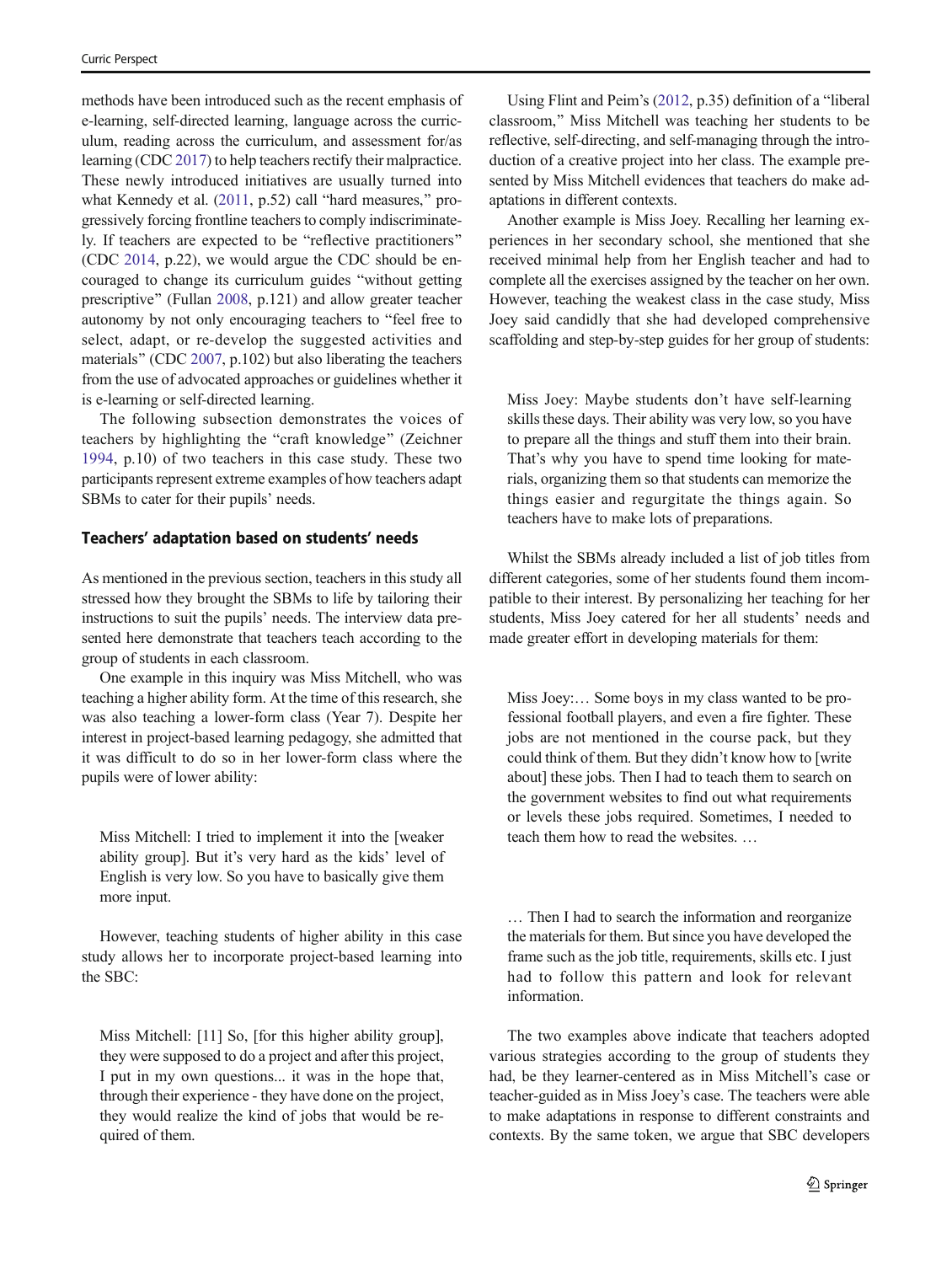should continue to reflect on the contextual constraints when planning the curriculum in Hong Kong so that teachers are encouraged to move away from being described as "technicians" (Morris and Adamson [2010](#page-10-0), p.30). This is supported by the CDC in the central curriculum guide which encourages teachers "to employ his/her subject knowledge, professional skills, and understanding of the learners to select and use appropriate methods to help them to work towards the Learning Targets and Objectives [stated in the curriculum guide]" (CDC, p.102). However, the word "appropriate" may imply that schools/teachers are required to adhere to certain guiding principles, including to:

… provide access to a rich variety of learning experiences, a balanced and coherent school-based curriculum emphasising the active roles of learners in the learning process should be developed. (ibid, p. 51)

However, not all the guiding principles should be applicable as in Miss Joey's class in which students lacked the motivation to take an active role in their learning. Miss Joey therefore adopted a more teacher-centered approach in her teaching and kept encouraging her students not to give up.

### Teacher-initiated program vs government-led program

The findings indicated above contrast sharply with the previous case study conducted in early years about the SBCD programs initiated by the Hong Kong government (e.g., Law [2001;](#page-10-0) Lo [1999](#page-10-0)). To begin with, the benefits of SBCD mentioned by the teachers in this research such as catering for pupils' needs and saving time for lesson preparation were absent in the government-initiated programs. In Lo's [\(1999\)](#page-10-0) research about the government-initiated SBCPS for example, teachers were strictly scrutinized during the process of curriculum planning, and had to attend workshops organized by the Education Department after a long day of work to make sure that the materials they produced addressed the concerns of the intended curriculum. In addition, teachers were passionate in encouraging students to produce outputs for bureau's inspection, and thus unable to teach according to the students' levels and individual learning needs. Although the government-led SBCD programs were finally implemented at the classroom level, the teachers merely put it up as a one-off initiative in order to secure the funding. Lo ([1999,](#page-10-0) p.463), therefore, concludes:

needs, and of teachers' involvement in curriculum development. In reality, the scheme was highly centralized and resulted in the Education Department maintaining control of the process and products of the scheme. It is therefore, a bureaucratic version of SBCD which stressed the one-off production of classroom materials.

Other research (Law [2001](#page-10-0)) into the same governmentinitiated scheme in a different setting also showcased scenarios of such highly centralized decentralization practice. Teachers, as shown in Law's study [\(2001\)](#page-10-0), were required to follow the teaching activities stated in the SBC. One teacher found it incompatible with his own teaching philosophy and opted to withdraw from the program. The episode in Law's study thus differed from the reflective approach shown in the case study as in the latter, teachers were able to adapt to the materials in response to students' level and learning needs. Teaching should be treated as an artful practice rather than a technical procedure.

Teachers should be given autonomy to tailor the materials for the needs of their students. Education should not be a bureaucratic practice, described by Weber [\(1978,](#page-10-0) p.223) as a measure "superior to any other form in precision, in stability, in the stringency of its discipline, and in its reliability.<sup>"</sup> Teaching differs from doing experiments. In the latter, you need to ensure precision, stability, and reliability by strictly following all the steps in order to generate the same experiment results. The implementation of a curriculum written according to the reflective approach is a different narrative, as Eisner [\(2002,](#page-9-0) p.381) states:

Those interested in curriculum matters and working with teachers began to recognize that the conditions teachers addressed were each distinctive. As a result, abstract theory would be of limited value. Each child needed to be known individually … each situation … was unique. It was a grasp of these distinctive features that the teachers needed to make good decisions in the classroom.

Following the above studies related to governmentinitiated programs, there have been sporadic case studies over the past decade about medium- to large-scale SBCD projects initiated by local universities, bureaucrats, and joint schools (Lam and Yeung [2010\)](#page-10-0), as well as research relating to SBCD leadership (Lo [2008\)](#page-10-0). Although there has been evidence showing that the government has taken the role of facilitator in the SBCD initiative in recent years, its supportive means is criticized as a "quality assurance measure in disguise" (Lam and Yeung [2010](#page-10-0), p.78). Meanwhile, the Education Bureau continues to view SBCD as the vehicle of reform, as indicated in its webpage: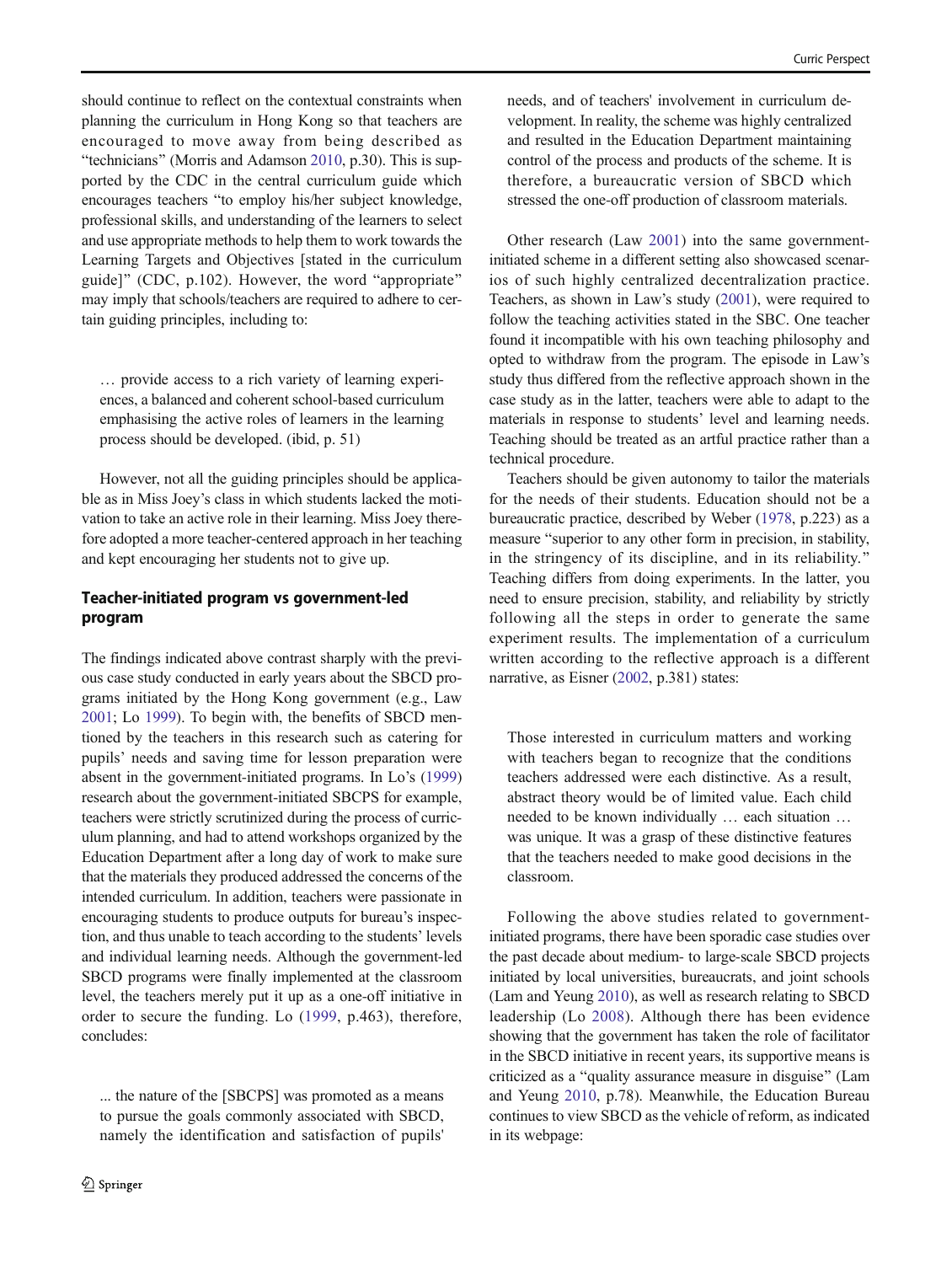In developing a school-based curriculum, the process and the result are equally important. In other words, the aim is to promote professional growth in teachers and development of school, so that students can learn more effectively. With school as the base of education reforms, teachers and the principal make decisions regarding the curriculum development through careful thought, including curriculum objectives, curriculum content, design of teaching and learning activities and teaching and learning materials, and curriculum evaluation.

(Education Bureau [2012,](#page-9-0) n.p.)

Thus, the Education Bureau in attempting to promote professional growth in teachers and development of a school via the SBCD initiative. However, if professional growth was to mean, as in Lo's case [\(1999](#page-10-0)), attending workshops and learning how to incorporate e-learning, self-directed learning, or other government-advocated initiatives into the school-based curriculum, SBCD would only turn into ad hoc projects aimed to satisfying the government's reform rather than students' needs. Here, we do not argue the effectiveness of these workshops, rather that schools should not be regarded as the "base" of reforms,^ which should make every effort to put forward the government initiatives via SBCD. While further research is needed for the effectiveness of this type of reform-steering SBCD practice on students and teachers, the Education Bureau should consider advocating a more reflective approach to SBCD planning. The difference between the two is that the former is initiated by external force, whereas the latter is based on internal needs. In other words, SBCD should be a bottomup initiative reflecting the teachers' experience, philosophies, and socio-political constraints rather than a top-down measure, in which the government or the even school itself super-imposes centrally planned curriculum framework and officially advocated methods upon the school-based curriculum. This reflects Chiu Chi-shing's ([2017\)](#page-9-0), a local scholar specializing in school improvement, view when he warned

During the early years of curriculum reforms, the four major initiatives were identified as project-based learning, promotion of reading, moral and civic education and information technology. These initiatives did not come about based on the school's needs or on the school improvement data. Such [externally driven] initiatives can hardly be internalised or implemented sustainably by the teaching team. (cited in Chiu's webpage, [2017](#page-9-0), n.p.)

The SBCD project investigated in this case study is now in its fourth year of implementation. The content has been reviewed and evaluated with only minor change, thus reflecting the sustainability of bottom-up curriculum change based on internal needs.

Finally, future research should be undertaken to find out what leads teachers to turn to "centralized" curricula, schemes of work, and materials in their SBCD designs. The answer may lie in many factors, e.g., individual school culture and leadership, reforms accountability framework, lack of coordination or coherence between different policies and strategies in reforms, assessment requirements, lack of experience in teaching a new curriculum, and lack of time and space to develop new school-based curriculum.

# Conclusion

Participants in this case study held a positive attitude towards the SBC, which was developed and implemented with regard to the teachers' reflective practice rather than the official rigidity which has been the tradition in Hong Kong. In contrast with previous research on government-led programs in Hong Kong (Law [2001;](#page-10-0) Lo [1999](#page-10-0)), this case study illustrated a bottom-up, teacher-initiated effort that fully embodied the spirit of SBCD, namely identification of learners' needs and greater teachers' involvement (Skilbeck [1984\)](#page-10-0). Other benefits of SBCD were also unearthed in the interviews such as saving teachers' preparation time and reducing the cost of textbooks for students. In addition, the SBCD program launched in the school empowered teachers to exercise their discretion and hence they could make adaptations to the SBC according to their students' needs, thus introducing a new pedagogic approach in Hong Kong's DSS schools.

The contrast between this case study and the governmentinitiated SBCD schemes indicates that implementation which aims to satisfy complex bureaucratic requirements can never lead to the authentic purpose of school-based curriculum (Wong [2002\)](#page-10-0). Wong worked with seven primary schools in Hong Kong to design a model for SBSCD, reflecting the unique characteristics of the schools involved and concluded "[e]ach school has displayed many different or unique characteristics; therefore a [School-based Science Curriculum Development] plan is tailored-made for schools based on the needs of the students" (ibid, p.16).

As predicted by Weber ([1978](#page-10-0), p.225), modern society is usually dominated by bureaucratic measures that attempt to ensure that everybody follows the same expert-claimed norms in order to achieve the same "desired" results:

…Without hatred or passion, and hence without affection or enthusiasm. The dominant norms are concepts of straightforward duty without regard to personal considerations. Everyone is subject to formal equality of treatment; that is, everyone in the same empirical situation. This is the spirit in which the ideal official conducts his office.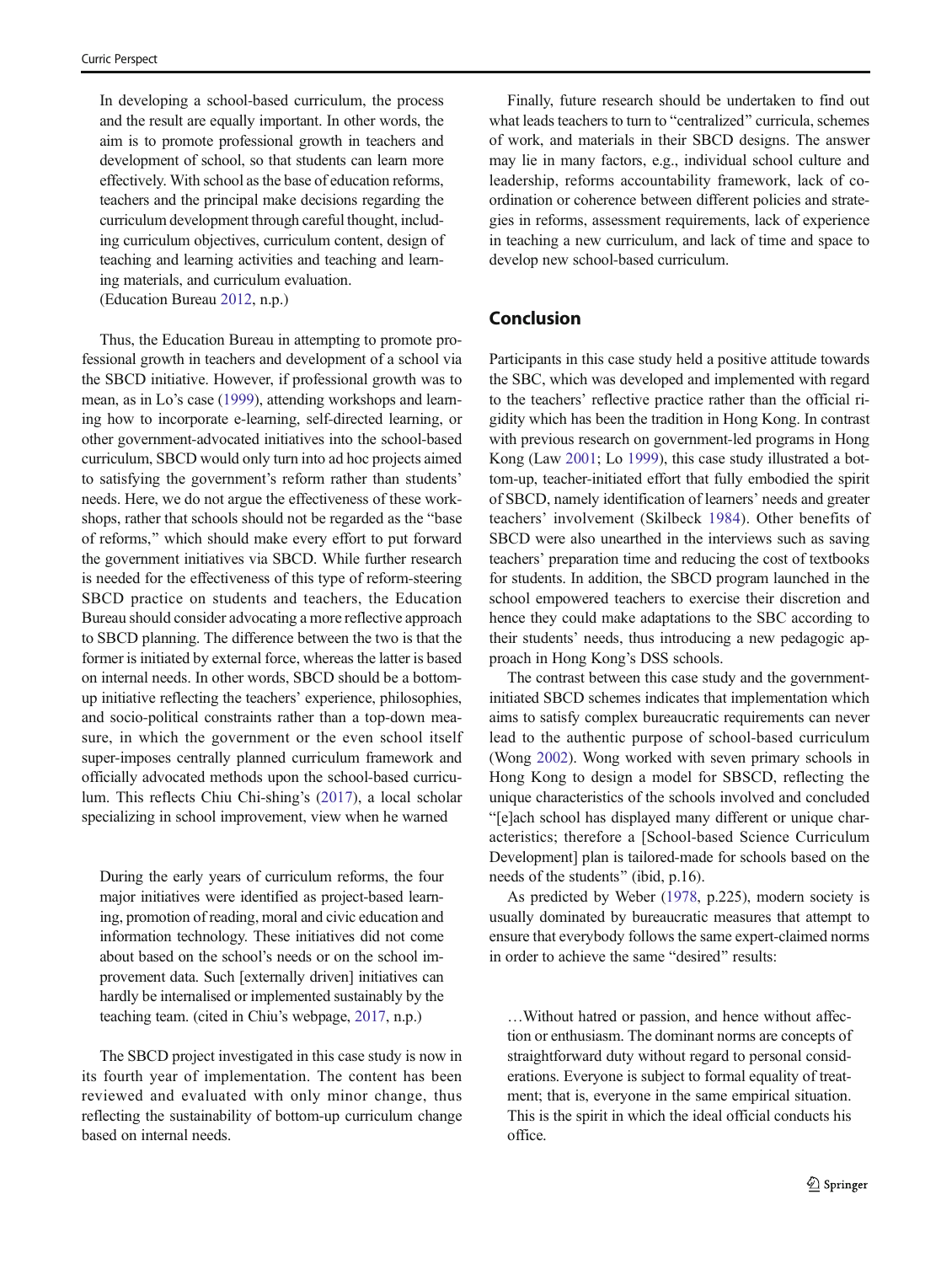<span id="page-9-0"></span>Weber's prediction is prevalent throughout the official curriculum documents in Hong Kong, in which one can find various models and expert-designed terms such as "learning" to learn," "target-oriented," "integrated curriculum," and "catering to learners' diversity" in the official guides (c.f. CDC 2007). We do not argue whether these models and concepts are appropriate or not. However, if teachers just blindly follow these concepts without "personal consideration" or reflecting on their past experiences and beliefs, they would only deliver a rigid curriculum irrelevant to the learning needs of pupils and the context. Using Weber's term, teachers would end up teaching "[w]ithout hatred or passion, and hence without affection or enthusiasm" (Weber [1978](#page-10-0), p.225).

What is missing in the government documents and the government-led initiatives in Hong Kong is, therefore, opportunity for personalization, or more accurately teachers' beliefs, reflections, and particularly passion. Passion, as described concretely by Day (2004, p.12), as "the qualities that effective teachers display in everyday social interactions." Such qualities include, but are not limited to:

listening to what students say, being close rather than distant, having a good sense of playfulness, humour, encouraging students to learn in different ways, relating learning to experience, encouraging students to take responsibility for their own learning, maintaining an organised classroom environment, being knowledgeable about their subject, creating learning environments that engage students and stimulate in them an excitement to learn. (ibid)

These qualities are evidently vested in the participants. Without passion, Miss Joey would not have prepared additional materials for her students in every learning task she delivered. Without passion, Miss Mitchell would not have designed another project for her students.

SBCD in Hong Kong's DSS schools should not be one-size-fits-all bureaucratic practice that carries no soul. Nor should it be reduced to a vehicle of reforms. Teachers should be allowed to exercise discretion when necessary, and always encouraged to act "spontaneously and intuitively but reflect prior to and after their actions" (Knowles [1993](#page-10-0), p.84). However, before a fully reflective approach is achieved in SBCD, curriculum developers globally may continue to face different limitations such as the backwash of the public examinations, the accountability measures taken to supervise the DSS schools, and the prerequisites-vested definition of SBCD in the official curriculum documents.

Open Access This article is distributed under the terms of the Creative Commons Attribution 4.0 International License (http:// creativecommons.org/licenses/by/4.0/), which permits unrestricted use, distribution, and reproduction in any medium, provided you give appropriate credit to the original author(s) and the source, provide a link to the Creative Commons license, and indicate if changes were made.

#### References

- Babbie, E. (2010). The practice of social research. Wadsworth: Cengage Learning.
- Berg, B. L., & Lune, H. (2012). Qualitative research methods for the social sciences. New York: Pearson Education Limited.
- Braun, V., & Clarke, V. (2006). Using thematic analysis in psychology. Qual Res Psychol, 3(2), 77–101.
- Bryman, A. (2012). Social research methods(4th ed.). New York: Oxford University Press.
- Chan, J. K. (2010). Teachers' responses to curriculum policy implementation: colonial constraints for curriculum reform. Educ Res Policy Prac, 9(2), 93-106.
- Chiu, C. S. (2017). Chiu Chi-Shing talks about education and other issues. Available at: [https://chiued.blogspot.hk/.](https://chiued.blogspot.hk/) Accessed 15/10/ 2017.
- Curriculum Development Council. (2001). Learning to learn: lifelong learning and whole-person development. Hong Kong: The Printing Department.
- Curriculum Development Council. (2007). English language curriculum and assessment guide (secondary 4–6). Hong Kong: Hong Kong Government.
- Curriculum Development Council. (2014). Basic education curriculum guide—to sustain, deepen and focus on learning to learn (primary 1–6). Hong Kong: The Printing Department.
- Curriculum Development Council. (2017). English language education key learning area curriculum guide (Primary 1—Secondary 6) Draft May 2017. Available at: [http://www.edb.gov.hk/attachment/en/](http://www.edb.gov.hk/attachment/en/curriculum-development/renewal/ELE/ELE_KLACG_eng_draft_2017_05.pdf) curriculum-development/renewal/ELE/ELE\_KLACG\_eng\_draft [2017\\_05.pdf.](http://www.edb.gov.hk/attachment/en/curriculum-development/renewal/ELE/ELE_KLACG_eng_draft_2017_05.pdf) Accessed 14/10/2017.
- Day, C. (2004). A passion for teaching. New York: RoutledgeFalmer.
- Dickson, P., & Cumming, A. (Eds.). (1996). Profiles of language education in 25 countries. Slough: NFER.
- Education Bureau. (2012). Definition of school-based curriculum development [online]. [http://www.edb.gov.hk/en/edu-system/primary](http://www.edb.gov.hk/en/edu-system/primary-secondary/applicable-to-primary-secondary/sbss/school-based-curriculum-secondary/principle/definition.html)[secondary/applicable-to-primary-secondary/sbss/school-based](http://www.edb.gov.hk/en/edu-system/primary-secondary/applicable-to-primary-secondary/sbss/school-based-curriculum-secondary/principle/definition.html)[curriculum-secondary/principle/definition.html](http://www.edb.gov.hk/en/edu-system/primary-secondary/applicable-to-primary-secondary/sbss/school-based-curriculum-secondary/principle/definition.html). Assessed 20 May 2017.
- Eisner, E. W. (2002). From episteme to phronesis to artistry in the study and improvement of teaching. Teach Teach Educ, 18(4), 375–385.
- Eisner, E. W. (2005). Reimagining schools: the selected works of Elliot Eisner. New York: Routledge.
- Flint, K. J., & Peim, N. (2012). Rethinking the education improvement agenda: a critical philosophical approach. Edinburgh: A & C Black.
- Fok, P. K., Kennedy, K. J., Chan, K. S. J., & Yu, W. M. (2006). Integrating assessment of learning and assessment for learning in Hong Kong public examinations: rationales and realities of introducing school-based assessment. Paper presented at the 32nd Annual Conference of International Association for Educational Assessment: Assessment in an Era of Rapid Change: Innovations and Best Practices, Singapore.
- Fullan, M. (2008). Curriculum implementation and sustainability. In F. Michael Connelly, M. F. He, & J. Phillion (Eds.), The sage handbook of curriculum and instruction (pp. 113–122). Thousand Oaks: Sage.